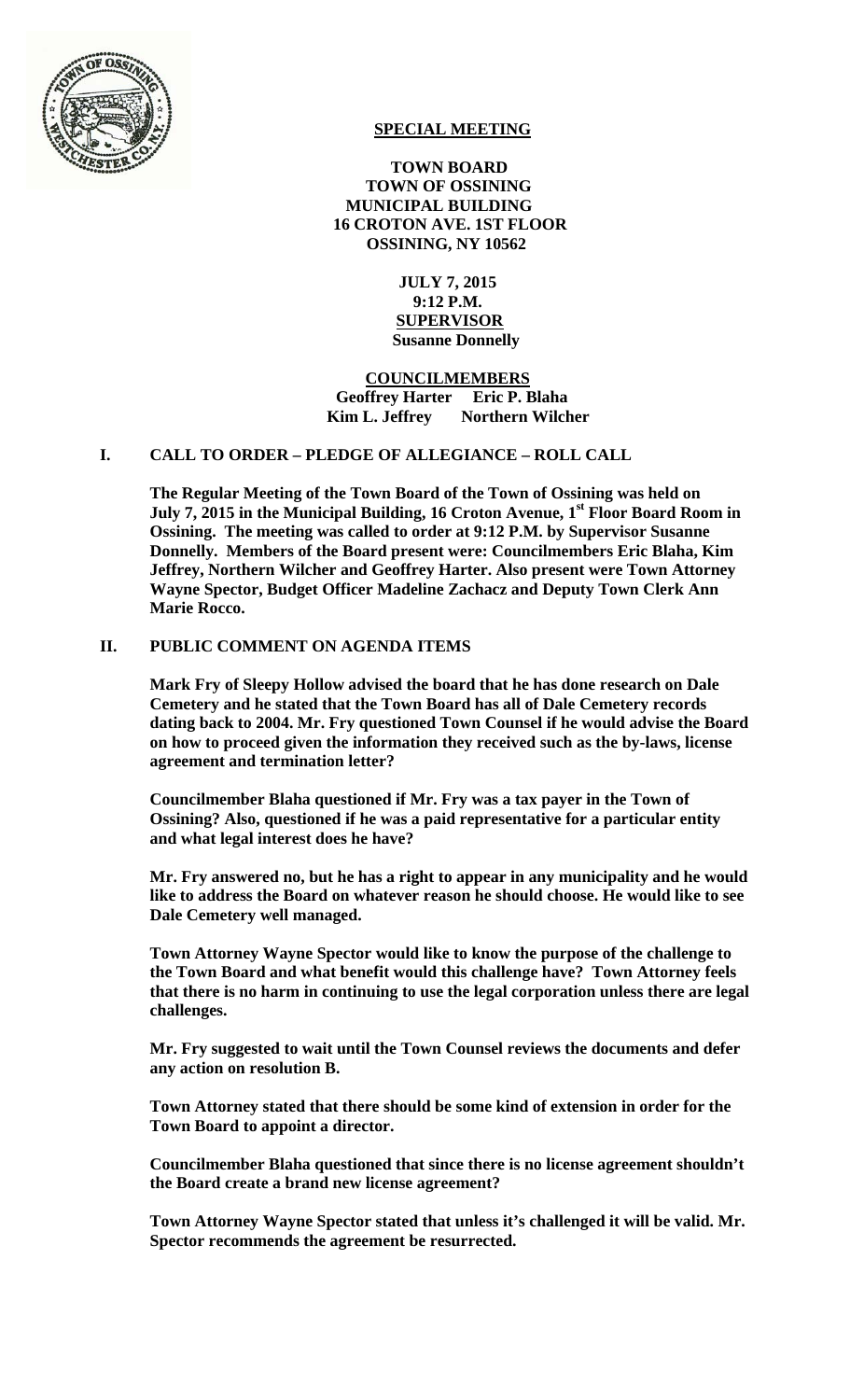**Gloria Fried of Ryder Road stated once the agreement was terminated the town no longer had the right to appoint anyone to the Board. The Town had four options. 1. The Town could have allowed this agreement to go year by year. 2. Use an outside company to manage Dale Cemetery 3. Set up another corporation. 4. Make the Dale Cemetery employees all Town employees. Ms. Fried recommends that Town Attorney should review the material that was turned over to the Town Clerks office by the former Town Attorney's office.** 

**Supervisor Donnelly recommends that Resolution B be tabled this evening and the Town will move forward with the research on Dale Cemetery.** 

#### **III. RESOLUTIONS**

### **A. Fireworks Approval – St. Augustine's Church**

**Councilmember Jeffrey moved and it was seconded by Councilmember Harter that the following be approved:** 

**Whereas, the Church of St. Augustine, by letter dated June 24, 2015 has requested a permit from the Town of Ossining for a fireworks display to be held on the evening of Wednesday, July 22, 2015 at 9:15 p.m. (rain date of July 23, 2015); and** 

**Whereas, the Church has submitted the information required by Section 101-5 of the Code of the Town of Ossining and Section 405(2) of the Penal Law of the State of New York; and** 

**Whereas, the bond/insurance coverage submitted by the Church has been found by the Town Attorney to comply with the requirements of Section 101-6 of the Ossining Code and Section 405 of the State Penal Law; and** 

**Whereas, the Fire Chief has made an inspection of the premises where the fireworks display will be held and reported that such display will not be hazardous to persons or property;** 

**Now, Therefore, Be It Resolved, that the application of the Church of St. Augustine's for a fireworks display on July 22, 2015 at 9:15 p.m. (rain date July 23, 2015, ) is approved subject to the following conditions pursuant to Section 405(3) of the Penal Law:** 

- **1. The actual point at which the fireworks are to be fired shall be at least 200 feet from the nearest permanent building, public highway or railroad or other means of travel and at least 50 feet from the nearest above-ground telephone or telegraph line, tree or other overhead obstruction;**
- **2. The audience at such display shall be restrained behind lines at least 150 feet from the point at which the fireworks are discharged and only persons in active charge of the display shall be allowed inside these lines;**
- **3. All fireworks that fire a projectile shall be so set up that the Projectile will go into the air as nearly as possible in a vertical direction, unless such fireworks are to be fired from the shore or a lake or other large body of water, in which case they may be directed in such manner that the falling residue from the deflagration will fall into such lake or body of water;**
- **4. Any fireworks that remain unfired after the display is concluded shall be immediately disposed of in a way safe for the particular type of fireworks remaining;**
- **5. No fireworks display shall be held during any wind storm in which the wind reaches a velocity of more than 30 miles per hour;**
- **6. All persons in actual charge of firing the fireworks shall be over the age of 18 years, competent and physically fit for the task;**
- **7. There shall be at least 2 such operators consistently on duty during the discharge; and**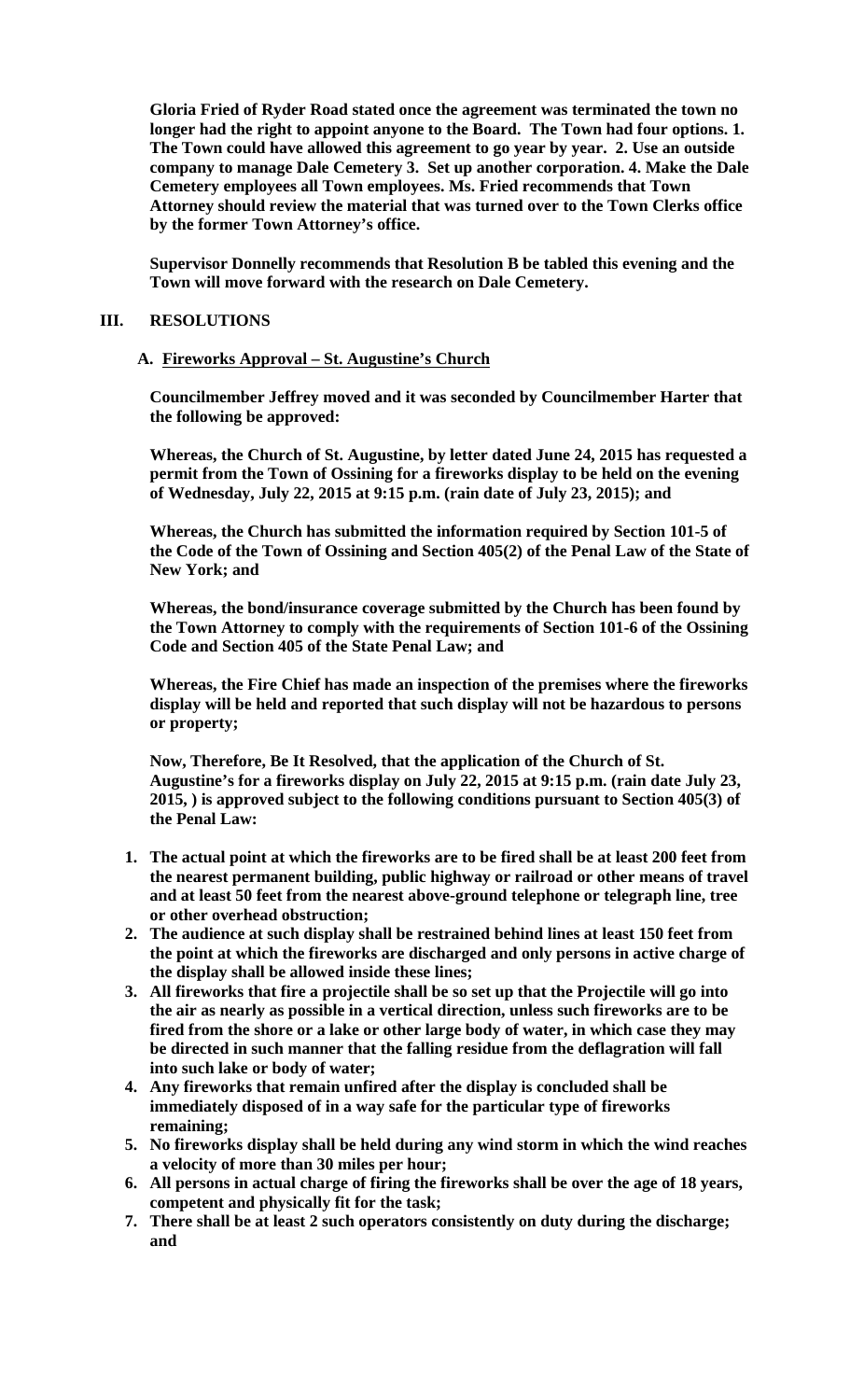- **8. At least 2 soda acid or other approved type fire extinguishers of at least 2 and onehalf gallons capacity each shall be kept at as widely separated points as possible within the actual area of the display; and it is further**
- **9. Resolved, that a copy of this Resolution duly certified by the Town Clerk of the Town of Ossining shall constitute a Permit, meeting the requirements of the Code of the Town of Ossining and the Penal Law of the State of New York.**

### **Motion Carried: Unanimously**

### **B. Dale Cemetery- Board of Trustees Appointment**

**Councilmember Blaha moved and it was seconded by Councilmember Jeffrey that the following be TABLED:** 

**WHEREAS, the Dale Cemetery is owned by the Town of Ossining, ownership having been acquired in accordance with section 291 of the New York State Town Law; and** 

**WHEREAS, the Dale Cemetery Management Corporation was established, on behalf of the Town, as a type C public benefit Not For Profit Corporation for the sole purpose of managing the Dale Cemetery with all funds used for the Cemetery operation and maintenance originating either from cemetery operations or from allocations from the Town; and** 

**WHEREAS, the Dale Cemetery Management Corporation is a party to a license agreement with the Town whereby the Corporation undertook the management of Dale Cemetery; and** 

**WHEREAS, the original term of license agreement expired but the agreement remains in effect in accordance with a year to year renewal option on the part of the Town; and,** 

**WHEREAS, the license agreement provides that the Corporation will be governed by three Trustees, one of whom will be appointed by the Town; and,** 

**WHEREAS, the Corporation does not currently have a functioning Board of Trustees;** 

**Now, therefore be it RESOLVED that Eric Blaha is hereby appointed as a Trustee of the Dale Cemetery Management Corporation, effective immediately; AND** 

**Be it further RESOLVED that Eric Blaha shall forthwith seek to fill the remaining vacancies on the Board of Trustees of the Dale Cemetery Management Corporation so that the Board of Trustees can undertake management of the Dale Cemetery in accordance with its corporate purpose and the license agreement with the Town.**

#### **Motion Carried: TABLED**

#### **C. 94 State Street Sale**

**Councilmember Blaha moved and it was seconded by Councilmember Wilcher that the following be approved:** 

**WHEREAS, pursuant to a judgment of foreclosure for unpaid taxes, entered by the Supreme Court of the State of New York, Westchester County, the Town of Ossining conducted an auction of foreclosed properties at 16 Croton Ave. on August 13, 2014, in order to sell off properties with delinquent taxes owed to the town of Ossining, one of which was 94 State Street, Ossining, New York, Tax ID number 97.11 – 1 – 84; and** 

**WHEREAS, Mr. Darwin Yunga was the successful bidder for 94 State Street, Ossining, New York at a bid price of \$49,000; and**